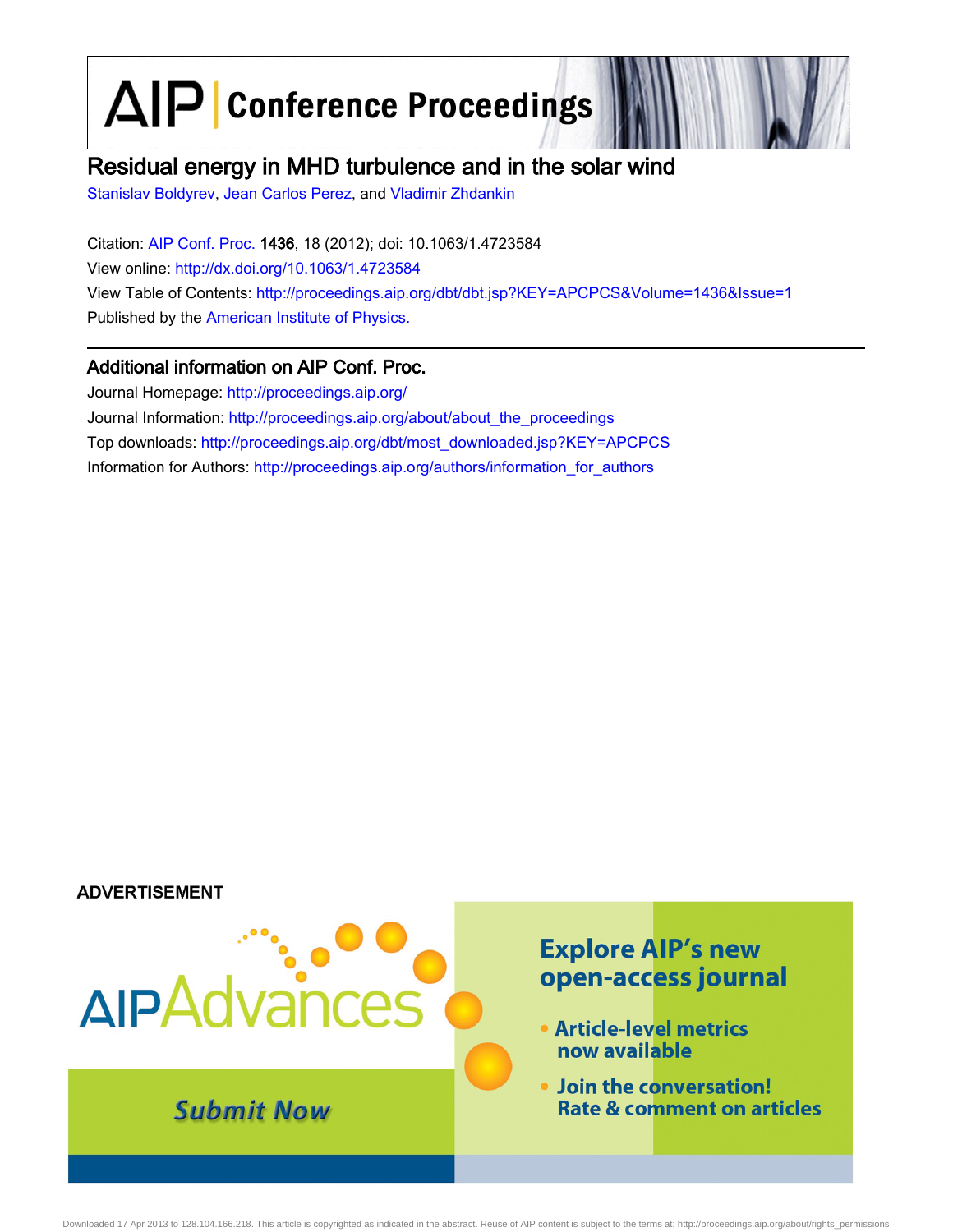# **Residual energy in MHD turbulence and in the solar wind**

Stanislav Boldyrev<sup>∗</sup> , Jean Carlos Perez∗,† and Vladimir Zhdankin<sup>∗</sup>

∗*Department of Physics, University of Wisconsin, Madison, WI 53706, USA* †*Space Science Center, University of New Hampshire, Durham, NH 03824, USA*

**Abstract.** Recent observations indicate that kinetic and magnetic energies are not in equipartition in the solar wind turbulence. Rather, magnetic fluctuations are more energetic and have somewhat steeper energy spectrum compared to the velocity fluctuations. This leads to the presence of the so-called residual energy  $E_r = E_v - E_b$  in the inertial interval of turbulence. This puzzling effect is addressed in the present paper in the framework of weak turbulence theory. Using a simple model of weakly colliding Alfvén waves, we demonstrate that the kinetic-magnetic equipartition indeed gets broken as a result of nonlinear interaction of Alfvén waves. We establish that magnetic energy is indeed generated more efficiently as a result of these interactions, which proposes an explanation for the solar wind observations.

**Keywords:** Alfvén waves, Turbulence, Solar Wind **PACS:** 52.35.Ra, 52.35.Bj, 95.30.Qd

#### **INTRODUCTION**

Magnetohydrodynamics (MHD) provides possibly the simplest framework for describing turbulence observed in the solar wind. When compressibility and the dissipation effects may be neglected, MHD equations have exact solutions in the form of Alfvén waves that propagate (in both directions) along the background magnetic field with the same constant Alfvén speed. The characteristic feature of those Alfvén wave packets is that their magnetic and velocity perturbations,  $\mathbf{b}(\mathbf{x},t)$  and  $\mathbf{v}(\mathbf{x},t)$ , are either exactly aligned or counteraligned with each other: for wave packets propagating against the direction of the background field, one has  $\mathbf{v}(\mathbf{x},t) = \mathbf{b}(\mathbf{x},t)$ , for wave packets propagating in the direction of the field,  $\mathbf{v}(\mathbf{x},t) = -\mathbf{b}(\mathbf{x},t)$ . Counterpropagating Alfvén wave packets interact when they overlap, or collide, with each other, e.g. [1, 2].

The symmetry between magnetic and velocity perturbations in individual Alfvén waves may suggest that magnetic and kinetic energies should be in equipartition in the developed MHD turbulence. Indeed, phenomenological theories of MHD turbulence often do not distinguish between the two spectra, assuming (explicitly or implicitly) that they are the same. However, recent observational data indicate that kinetic and magnetic fluctuations in the solar wind turbulence are not in exact equipartition at 1AU. There is slight excess of magnetic energy and magnetic fluctuations have slightly steeper Fourier energy spectrum, e.g., [3, 4, 5, 6, 7, 8]. A possible explanation may be that the solar wind turbulence is in a transient state at 1AU [9]. Another possibility is that the solar wind contains some remnant structures, magnetic field discontinuities or current sheets, advected from the sun and not solely generated by the turbulence [10, 11]. Those

> *Physics of the Heliosphere: A 10 Year Retrospective* AIP Conf. Proc. 1436, 18-23 (2012); doi: 10.1063/1.4723584 © 2012 American Institute of Physics 978-0-7354-1026-8/\$30.00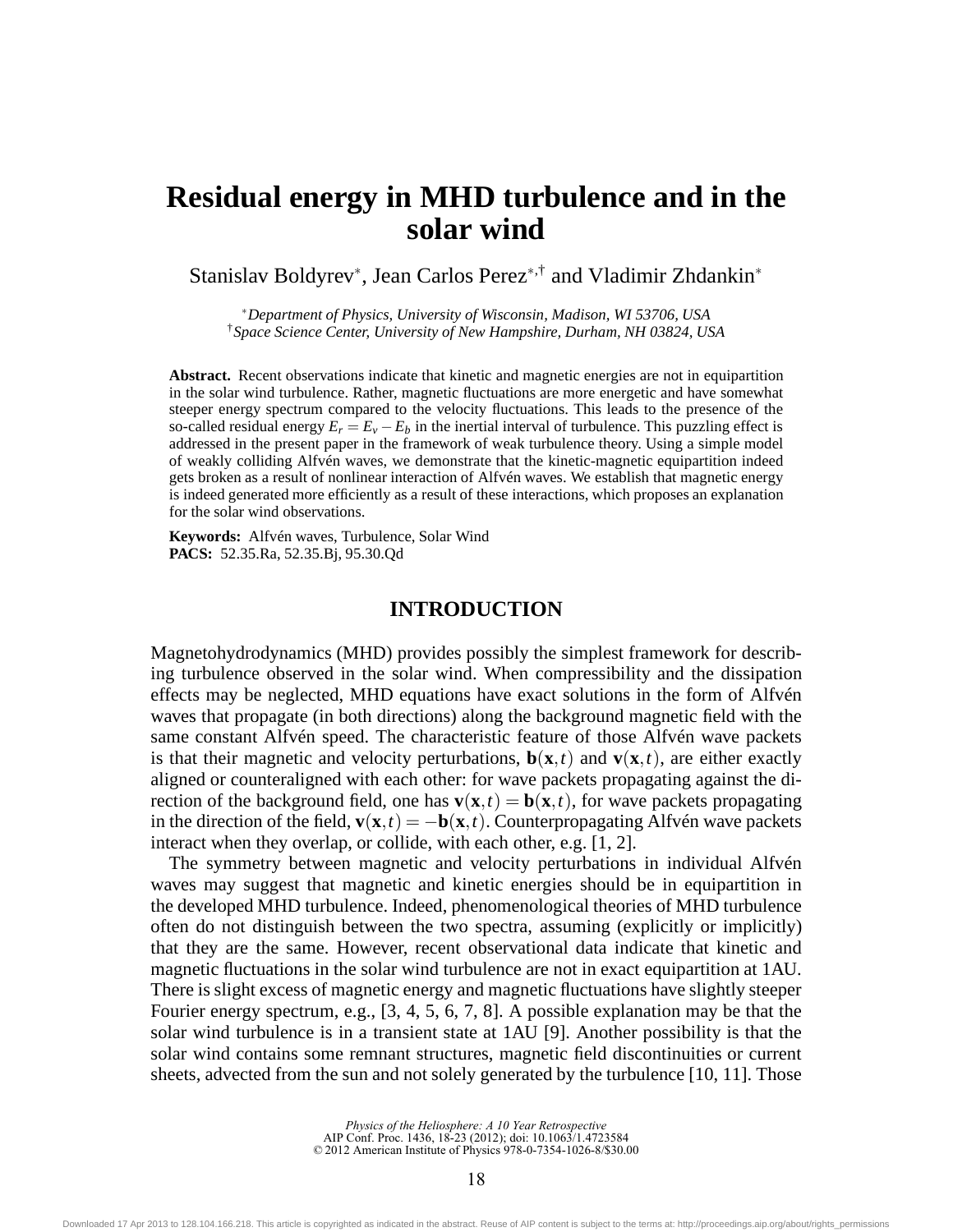

**FIGURE 1.** The field-perpendicular Fourier spectra of kinetic, magnetic, and total energies in numerical simulations of strong incompressible MHD turbulence with a strong guide field. The Elsasser fields  $z^+$ and *z*<sup>−</sup> are driven independently at large scales, so that no residual energy is generated by the driving mechanism. The numerical resolution is  $1024^2 \times 256$ , the Reynolds number is  $Re \approx 5600$ . The details of the simulations can be found in [12].

explanations are interesting and may be plausible.

Quite interestingly, recently it has been found that incompressible steady-state MHD turbulence exhibits a very similar mismatch between the kinetic and magnetic energies to that observed in the solar wind [12]. Moreover, it has been discovered that mismatch between magnetic and kinetic energies exists even in the case of *weak* MHD turbulence, that is, turbulence of mostly independent Alfvén waves where equipartition between kinetic and magnetic energies is generally expected [13, 14]. These developments suggest that breakdown of kinetic-magnetic equipartition may, in fact, be a fundamental property of Alfvénic turbulence (rather than an artifact or some nonuniversal plasma effects), which can be understood in the framework of incompressible MHD (see Fig. 1). This effect may be complementary to the previously proposed explanations for the solar wind observations [9, 10, 11].

The difference between kinetic and magnetic energies can be characterized by the so-called residual energy,  $E_r = \int (v^2 - b^2) d^3x = \int (z^+ \cdot z^-) d^3x$ , where  $z^{\pm} = v \pm b$ . Early studies of MHD turbulence based on some closure assumptions indeed indicated that kinetic and magnetic energies can be different [15, 16, 17]. However, the question remains relatively poorly explored since most of the models of MHD turbulence are based on the quantities like total energy  $E = \frac{1}{2}$  $\frac{1}{2} \int (v^2 + b^2) d^3x$  and cross-helicity  $H_c =$  $\int (\mathbf{v} \cdot \mathbf{b}) d^3x$ , or their combinations, the so-called Elsasser energies  $E^{\pm} = \int (z^{\pm})^2 d^3x$ , neither of which contains the information about the residual energy. In what follows we present a simple model illustrating how residual energy is generated in a fundamental nonlinear process of MHD turbulence – collision of counter-propagating Alfvén waves.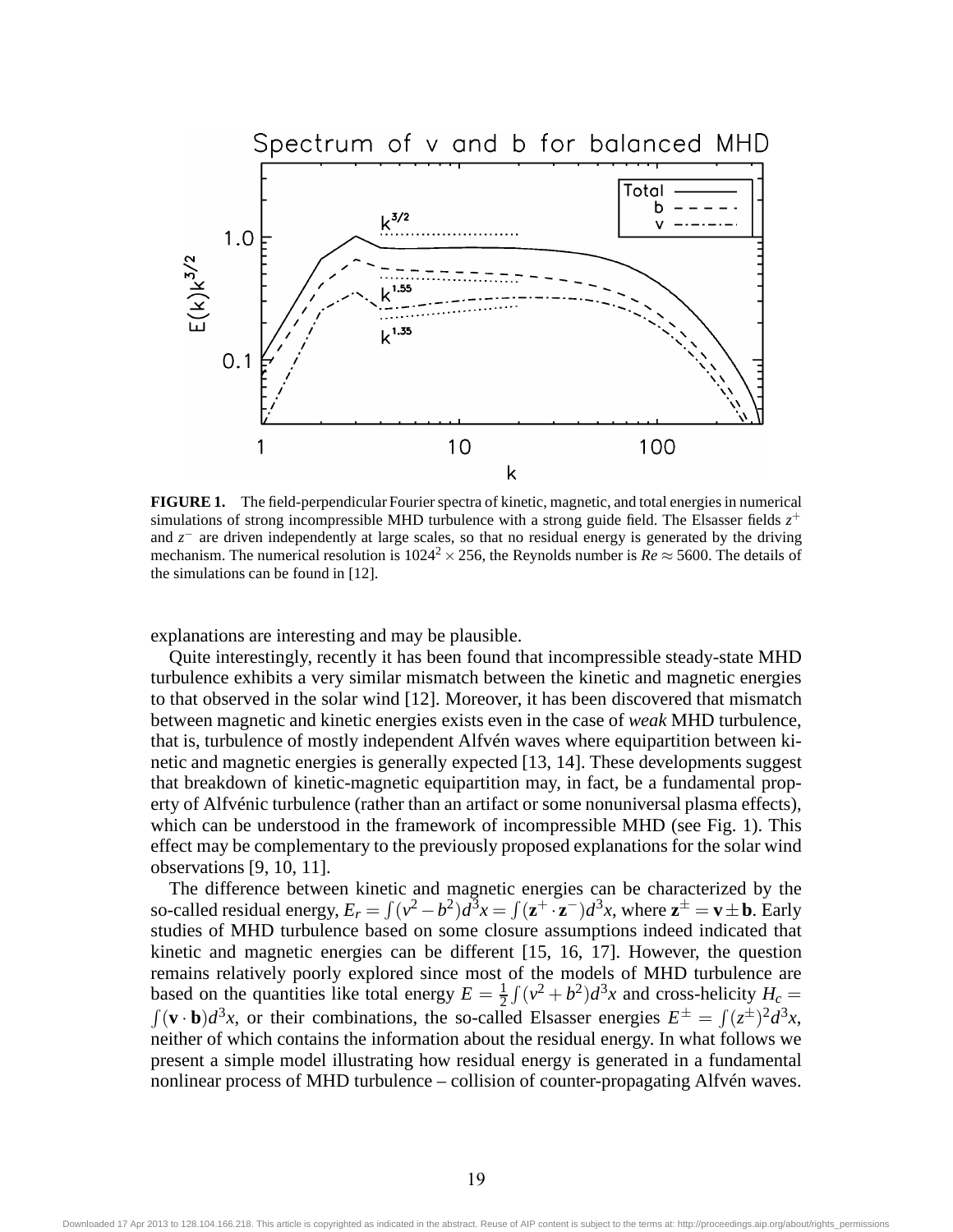#### **A MODEL FOR RESIDUAL ENERGY GENERATION**

To formulate the model, we use the standard representation of the incompressible MHD equations in terms of the Elsässer variables,

$$
\left(\frac{\partial}{\partial t} \mp \mathbf{v}_A \cdot \nabla\right) \mathbf{z}^{\pm} + \left(\mathbf{z}^{\mp} \cdot \nabla\right) \mathbf{z}^{\pm} = -\nabla P,\tag{1}
$$

where the Elsässer variables are defined as  $z^{\pm} = v \pm b$ . In these formulas, **v** is the fluctuating plasma velocity (the equations are written in a frame with zero mean flow velocity), **b** is the fluctuating magnetic field normalized by  $\sqrt{4\pi\rho_0}$ ,  $\mathbf{v}_A = \mathbf{B}_0 / \sqrt{4\pi\rho_0}$ is the Alfvén velocity corresponding to the uniform magnetic field  $\mathbf{B}_0$  (so that the total magnetic field is  $\mathbf{B} = \mathbf{B}_0 + \mathbf{b}$ ),  $P = p/p_0 + b^2/2$  is the total pressure that includes the plasma pressure,  $p$ , and the magnetic pressure,  $\rho_0$  is the constant mass density, and we neglect driving and dissipation terms, e.g. [2, 18].

An important fact can be derived from Eq. (1). If we consider field configurations where  $\mathbf{z}^{\pm}(\mathbf{x},t) \equiv 0$ , then an arbitrary function  $\mathbf{z}^{\pm}(\mathbf{x},t) = F^{\pm}(\mathbf{x} \pm \mathbf{v}_A t)$  is an exact solution of the nonlinear equations (1). This solution represents a non-dispersive Alfvén wave propagating along the direction of the guide field with the velocity  $\mp \mathbf{v}_A$ . Nonlinear interactions are thus the result of interactions between counter-propagating Alfvén wave packets. If during one interaction (one crossing time) the deformation of the wave packets is significant, then the turbulence is called strong; if the deformation is weak, the turbulence is called weak. Weak turbulence can be studied using perturbation theory, e.g., [19, 20]. In what follows we study how weak interactions of counter-propagating Alfvén wave packets can generate residual energy, even if the residual energy is absent originally.

Let us assume that the strong guide magnetic field  $\mathbf{B}_0$  is in *z*-direction. We consider our system in a box that is periodic in x and y directions, with the dimensions  $2\pi \times 2\pi$ , and sufficiently long in the *z*-direction. When the interaction is neglected, we assume that the waves are shear-Alfvén waves with polarizations normal to the background field, and that they have the following simple field-perpendicular structures:

$$
\mathbf{z}_0^+(x, y, z, t) = f^+(z + v_A t) \cos(y) \hat{\mathbf{x}},\tag{2}
$$

$$
\mathbf{z}_0^-(x, y, z, t) = f^-(z - v_A t) \cos(x) \hat{\mathbf{y}},\tag{3}
$$

The functions (2, 3), supplemented by  $P_0 \equiv$  const that follows from the incompressibility condition, are the exact solutions of Eq. (1) without the nonlinear terms. This form ensures that without the nonlinear interaction, the residual energy is identically zero:  $z_0^+$  $\mathbf{z}_0^+ \cdot \mathbf{z}_0^- = 0$ . For simplicity, we also assume that the waves propagating in the opposite directions are not correlated with each other, that is,  $\langle f^+ \bar{f}^- \rangle = 0$ . This happens, for example, if the functions  $f^+$  and  $f^-$  are random functions of their arguments with certain correlation lengths  $l_{\parallel}$ , which can be interpreted as the typical size of the interacting wave packets in the direction of the guide magnetic field  $\mathbf{B}_0$ . The angular brackets then mean averaging over the *z*-direction (practically, over scales much larger than  $l_{\parallel}$ ).

We will consider the case of weak turbulence, that is,  $z_0^{\pm}l_{\parallel} \ll v_A l_{\perp}$ , where  $l_{\perp} = 2\pi$ is the field-perpendicular size of the interacting wave packets. This condition follows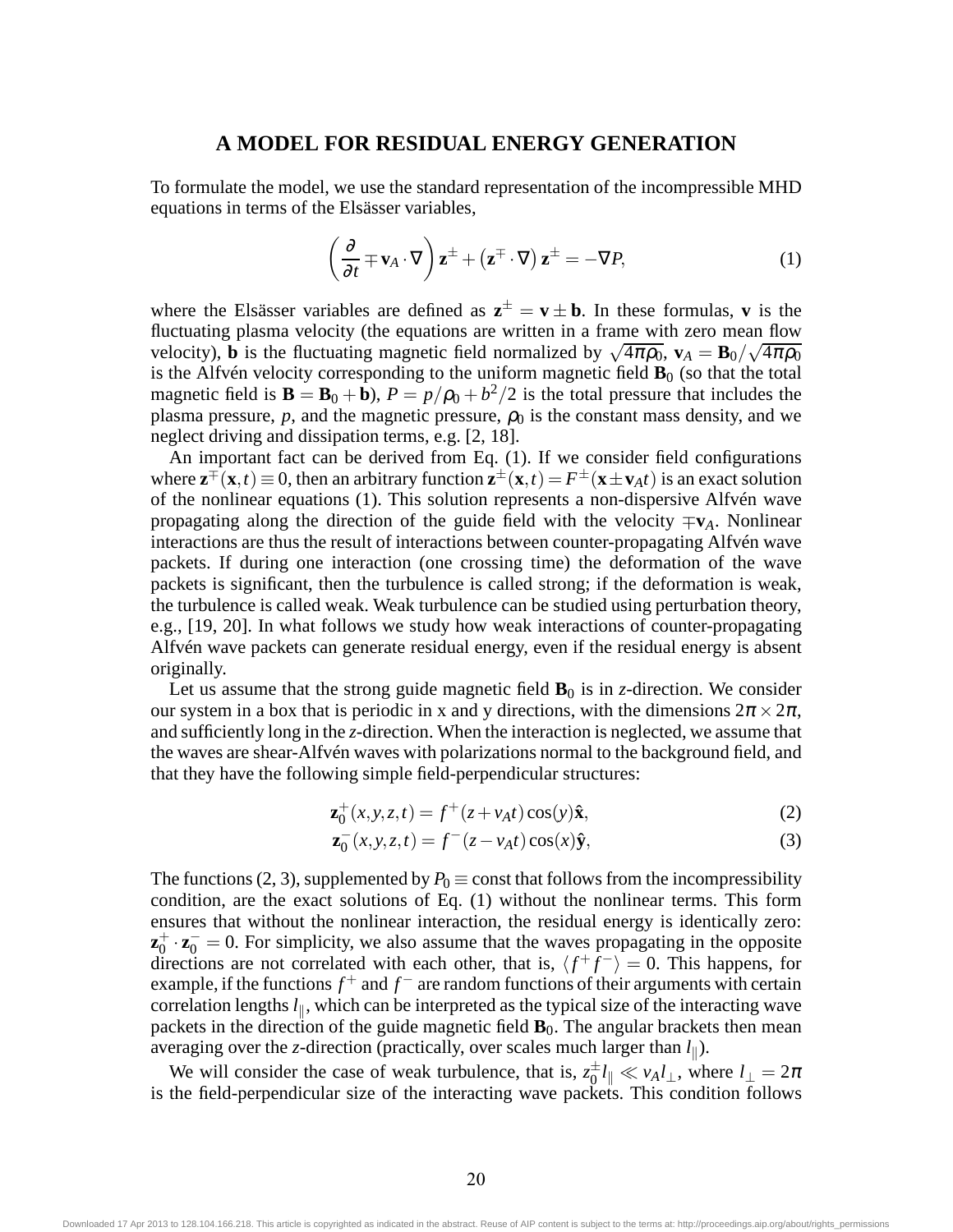from the fact that the linear terms in Eq. (1), estimated as  $v_A z_0^{\pm}/l_{\parallel}$ , must be larger than the nonlinear ones,  $z_0^{\pm}z_0^{\mp}/l_{\perp}$ . In addition we assume that  $l_{\parallel} \gg l_{\perp}$ , which allows us to retain only the field-perpendicular gradient of the pressure term, and ensures that only shear-Alfvén waves are generated by nonlinear interactions, see, e.g., [20, 21, 22]. Let us now assume that interaction is switched on at time  $t = 0$ . The solution can then be found perturbatively in small parameter  $\varepsilon = z^{\pm}/v_A$ , that is, we can write:

$$
\mathbf{z}^{\pm} = \mathbf{z}_0^{\pm} + \mathbf{z}_1^{\pm} + \mathbf{z}_2^{\pm} + \dots
$$
 (4)

We illustrate the main steps of the derivation using the field  $z^+$ . It is convenient to introduce the new variables  $\xi = z + v_A t$  and  $\tau = t$ ; then the equation for  $z_1^+$  $_1^+$  takes the form:

$$
\partial_{\tau} \mathbf{z}_1^+ = -(\mathbf{z}_0^- \cdot \nabla) \mathbf{z}_0^+ - \nabla_{\perp} P_1. \tag{5}
$$

The pressure  $P_1$  should ensure incompressibility of  $z_1^+$  $_1^+$ ; it can be found by taking the divergence of both sides of (5). One finds this way that

$$
P_1 = \frac{1}{2}f^+f^- \sin(x)\sin(y). \tag{6}
$$

We can now integrate Eq. (5) with respect to time, keeping  $\xi = const$ , and get:

$$
\mathbf{z}_1^+ = G^+(z,t) \left[ \frac{1}{2} \cos(x) \sin(y) \hat{\mathbf{x}} - \frac{1}{2} \sin(x) \cos(y) \hat{\mathbf{y}} \right],\tag{7}
$$

where

$$
G^{+}(z,t) = \int_{0}^{t} f^{+}(\xi) f^{-}(\xi - 2v_A \tau) d\tau.
$$
 (8)

In a similar fashion, we can derive the first-order correction  $z_1^-$ , which is given by

$$
\mathbf{z}_1^- = G^-(z,t) \left[ -\frac{1}{2}\cos(x)\sin(y)\hat{\mathbf{x}} + \frac{1}{2}\sin(x)\cos(y)\hat{\mathbf{y}} \right],\tag{9}
$$

$$
G^{-}(z,t) = \int_{0}^{t} f^{+}(\eta + 2v_{a}\tau) f^{-}(\eta) d\tau,
$$
 (10)

where  $\eta = z - v_A t$ ,  $\tau = t$ , and the integral in (10) is done assuming  $\eta = const$ . We can proceed this way to the second and higher orders, calculating pressure corrections at each step. The expressions for the second-order corrections  $z_2^{\pm}$  $\frac{1}{2}$  and  $\mathbf{z}_2^-$  are bulky; they will not be needed for our current discussion and will not be presented here.

We can now study the evolution of residual energy after the interaction is switched on. Substituting the expansion (4) into the expression for the residual energy, we find to the first nonvanishing order

$$
E_r = \langle \mathbf{z}^+ \cdot \mathbf{z}^- \rangle = \langle \mathbf{z}_1^+ \cdot \mathbf{z}_1^- \rangle = -\frac{1}{4} \langle G^+ G^- \rangle,\tag{11}
$$

Downloaded 17 Apr 2013 to 128.104.166.218. This article is copyrighted as indicated in the abstract. Reuse of AIP content is subject to the terms at: http://proceedings.aip.org/about/rights\_permissions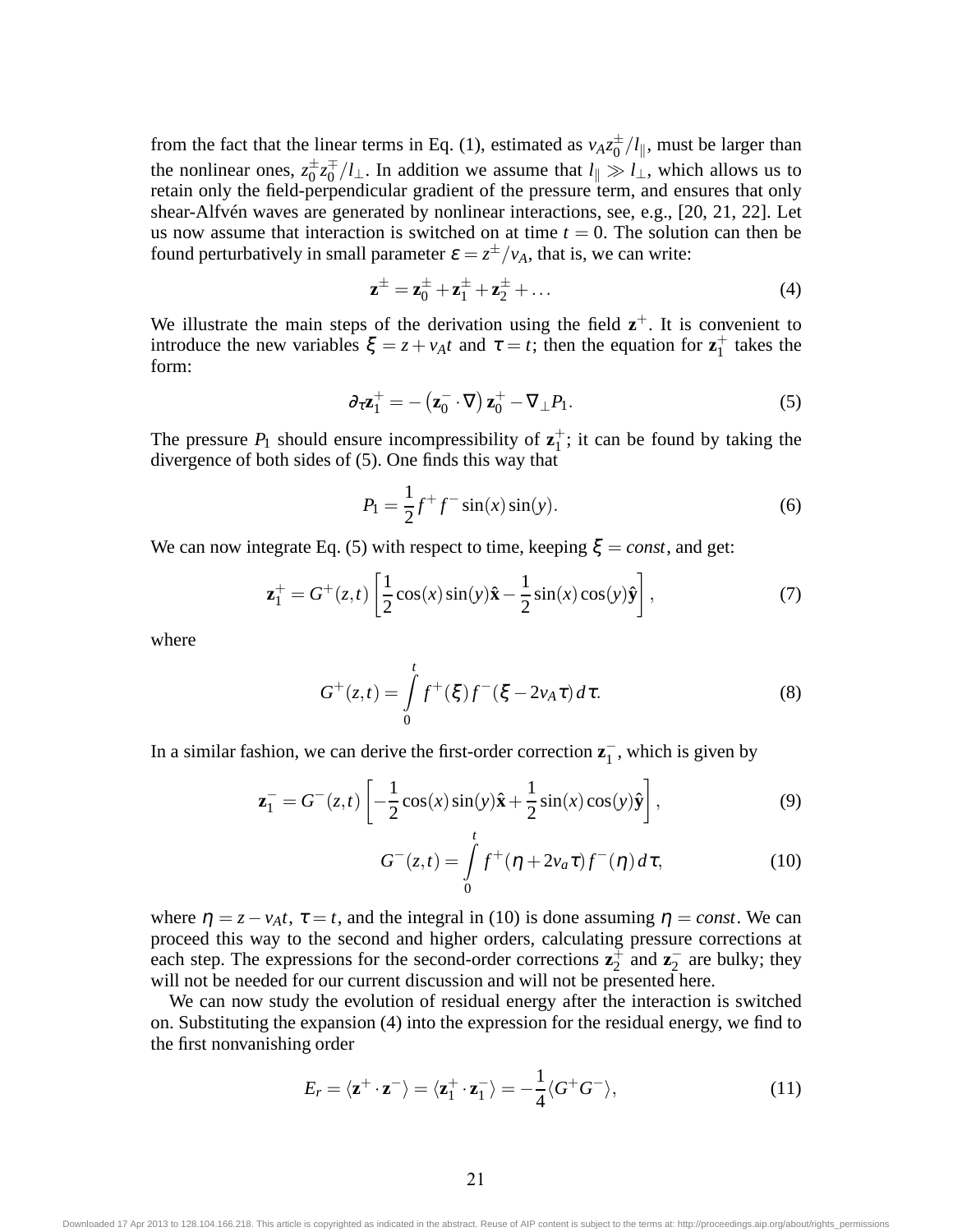where the angular brackets mean averaging in the *x*, *y*, and *z*-directions. It can be checked that the following terms vanish:  $\langle \mathbf{z}_0^+ \rangle$  $\langle \mathbf{z}_0^+, \mathbf{z}_0^- \rangle = \langle \mathbf{z}_1^{\pm} \cdot \mathbf{z}_0^{\mp} \rangle = \langle \mathbf{z}_2^{\pm} \cdot \mathbf{z}_0^{\mp} \rangle = 0$ . The averaging in formula (11) can be easily performed since the functions  $f^+$  and  $f^-$  are not correlated with each other. We therefore derive:

$$
\langle G^+G^-\rangle = \int\limits_0^t \langle f^+(\xi)f^+(\eta + 2v_A\tau)\rangle d\tau \int\limits_0^t \langle f^-(\eta)f^-(\xi - 2v_A\tau)\rangle d\tau.
$$
 (12)

We now assume that the distributions of  $f^+$  and  $f^-$  are uniform along the *z*-direction, that is, their correlation functions depend only on the difference of their arguments:

$$
\langle f^{\pm}(z_1)f^{\pm}(z_2)\rangle = \kappa^{\pm}(z_1 - z_2). \tag{13}
$$

The correlation functions  $\kappa^{\pm}$  are even, and they decline fast when their arguments exceed the correlation length  $l_{\parallel}$ . We also consider Fourier transforms of  $f^{\pm}(z)$ ,  $\kappa^{\pm}(z)$ :

$$
f^{\pm}(z) = \frac{1}{2\pi} \int_{-\infty}^{+\infty} \tilde{f}^{\pm}(k) \exp(ikz) dk, \quad \kappa^{\pm}(z) = \frac{1}{2\pi} \int_{-\infty}^{+\infty} \tilde{\kappa}^{\pm}(k) \exp(ikz) dk, \tag{14}
$$

so that their Fourier components are related as:

$$
\frac{1}{L}\langle|\tilde{f}^{\pm}(k)|^2\rangle = \tilde{\kappa}^{\pm}(k),\tag{15}
$$

where *L* is the system size in the *z*-direction  $(L \gg l_{\parallel})$ . Then the integrals in (12) can be easily done:

$$
\int_{0}^{t} \langle f^{+}(\xi)f^{+}(\eta + 2v_{A}\tau) \rangle d\tau = \int_{0}^{t} \kappa^{+}(\xi - \eta - 2v_{A}\tau) d\tau = \int_{0}^{t} \kappa^{+} (2v_{A}t - 2v_{A}\tau) d\tau, (16)
$$
\n
$$
\int_{0}^{t} \langle f^{-}(\xi - 2v_{A}\tau)f^{-}(\eta) \rangle d\tau = \int_{0}^{t} \kappa^{-} (\xi - \eta - 2v_{A}\tau) d\tau = \int_{0}^{t} \kappa^{-} (2v_{A}t - 2v_{A}\tau) d\tau. (17)
$$

Now, we are interested in times that are much larger that the time necessary for each wave to shift by a correlation length, that is, we assume  $t \gg l_{\parallel}/v_A$ . In other words, we are interested in times exeeding a single collision time of two counter-propagating wave packets. Then, the integration limits in (16) and (17) can be formally extended to infinity:

$$
\int_{0}^{t} \kappa^{\pm} (2v_{A}t - 2v_{A}\tau)d\tau = \frac{1}{2v_{A}} \int_{0}^{\infty} \kappa^{\pm}(z)dz = \frac{1}{4v_{A}} \int_{-\infty}^{+\infty} \kappa^{\pm}(z)dz = \frac{1}{4v_{A}} \tilde{\kappa}^{\pm}(0). \tag{18}
$$

According to (15), this expression is positive. We therefore obtain that the residual energy is negative, and it is expressed through the wave correlation functions as:

$$
E_r = \langle \mathbf{z}_1^+ \cdot \mathbf{z}_1^- \rangle = -\frac{1}{16v_A^2} \tilde{\kappa}^+(0) \tilde{\kappa}^-(0) < 0. \tag{19}
$$

This is the main result of our derivation.

Downloaded 17 Apr 2013 to 128.104.166.218. This article is copyrighted as indicated in the abstract. Reuse of AIP content is subject to the terms at: http://proceedings.aip.org/about/rights\_permissions